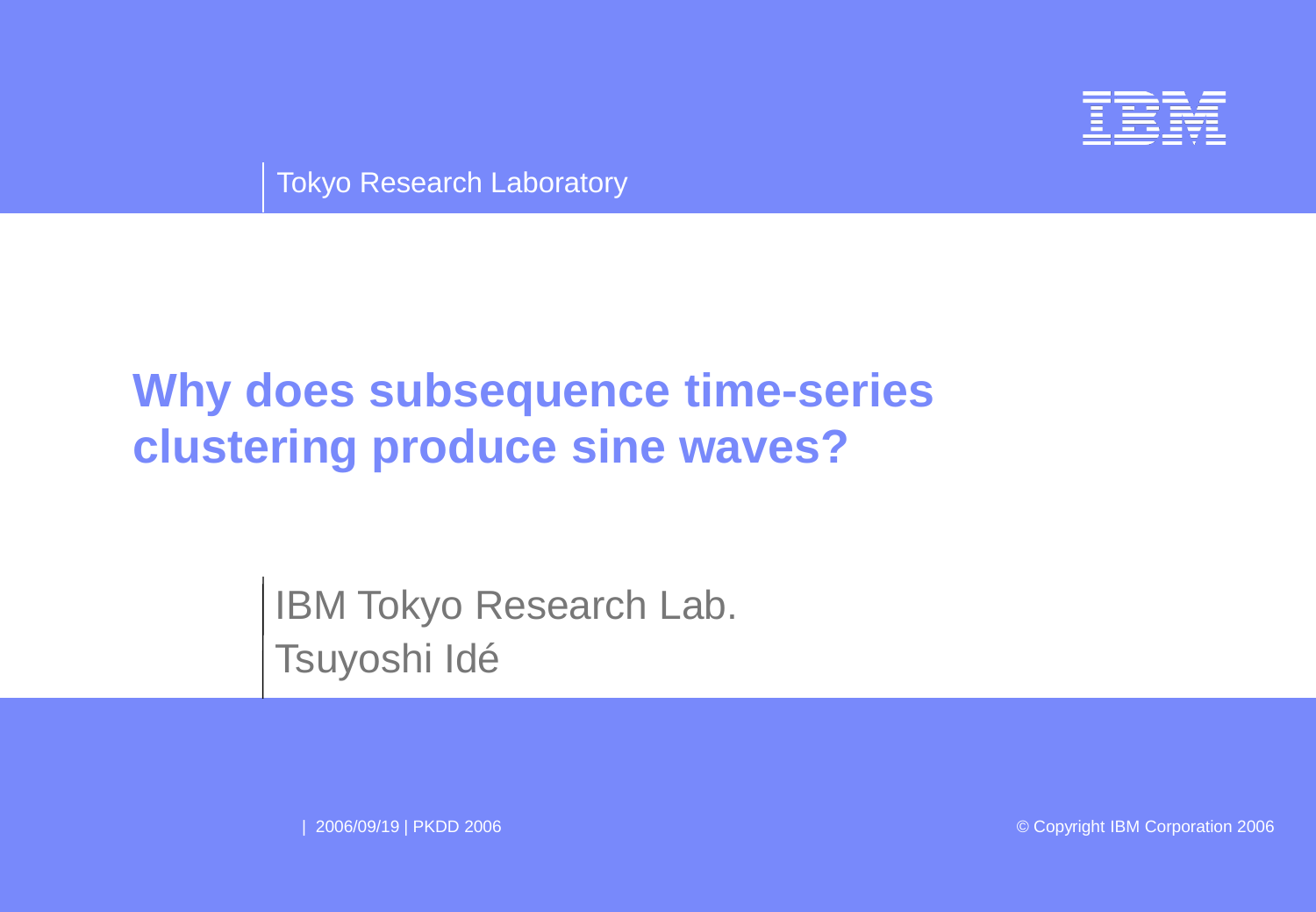#### **Contents**

- **What is subsequence time-series clustering?**
- **Describing the dependence between subsequences**
- **Reducing k-means to eigen problem**
- **Deriving sine waves**

#### ▪ **Experiments**

**b** heat waves in k-means!

#### ▪ **Summary**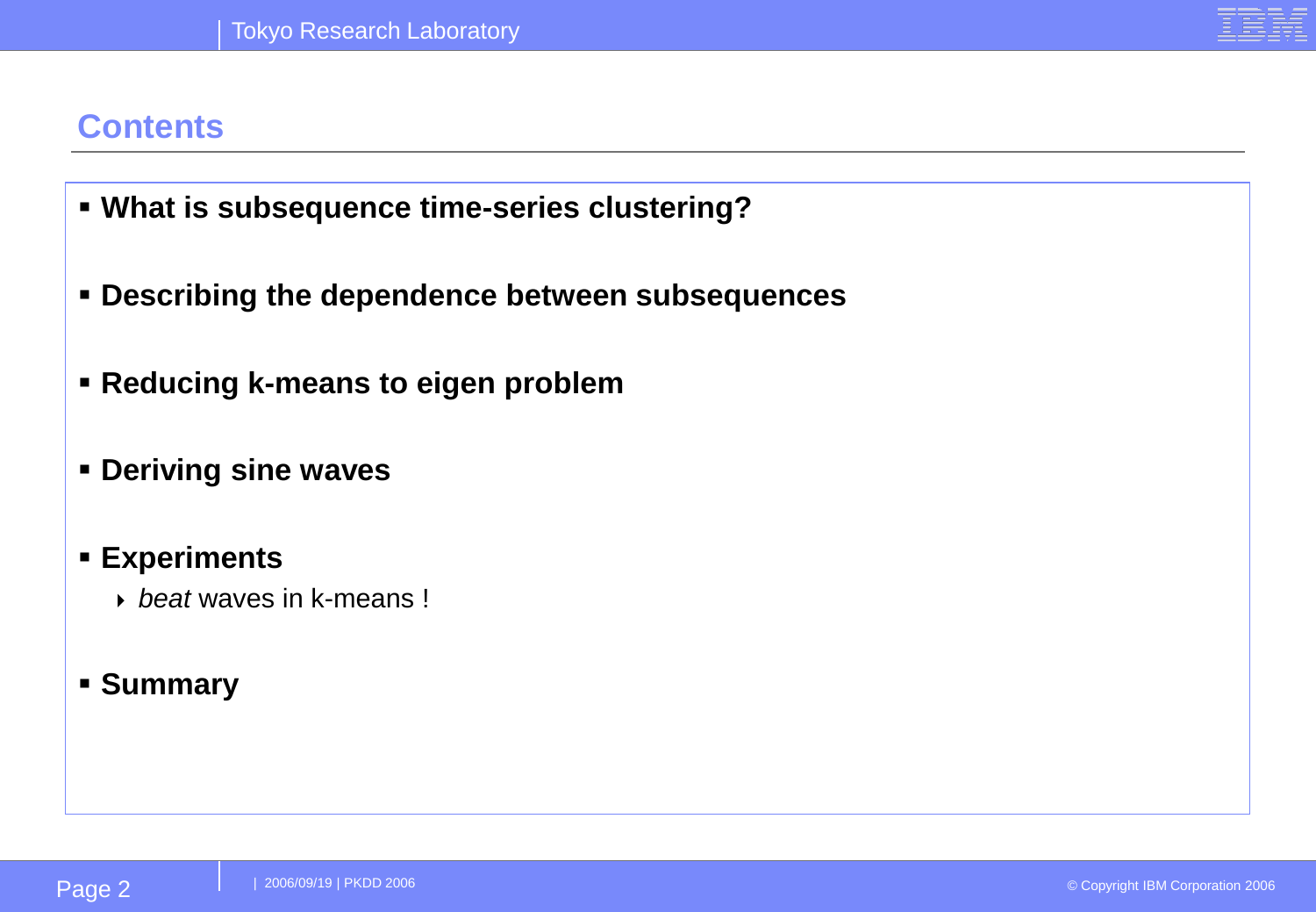

#### **What is subsequence time-series clustering (STSC)?**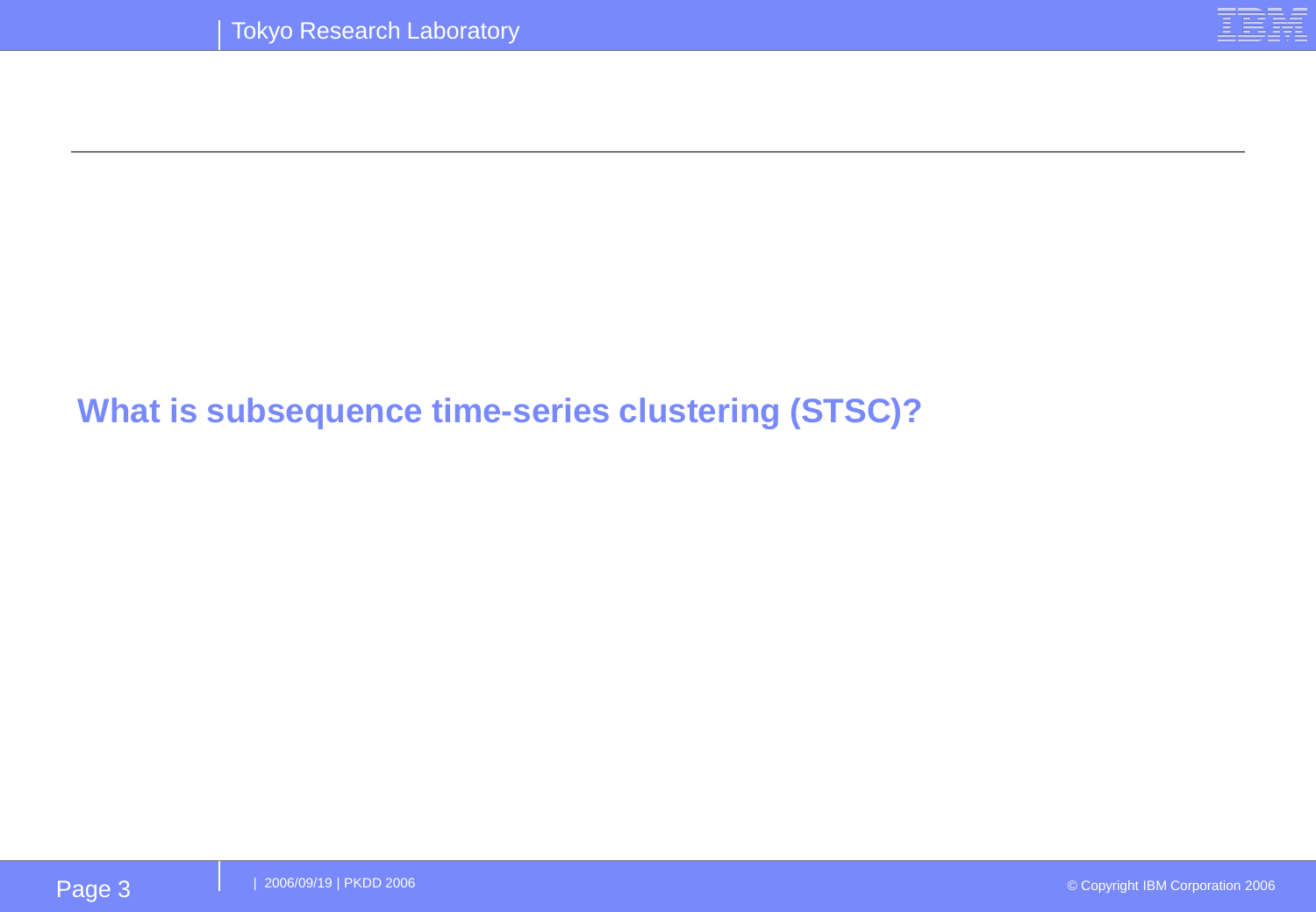

**What's STSC**: **k-means clustering of subsequences generated from a time series. Cluster centers are patterns discovered.**



- **subsequences generated by sliding window techniques**
- **subsequences are treated as independent data objects in k-means clustering**



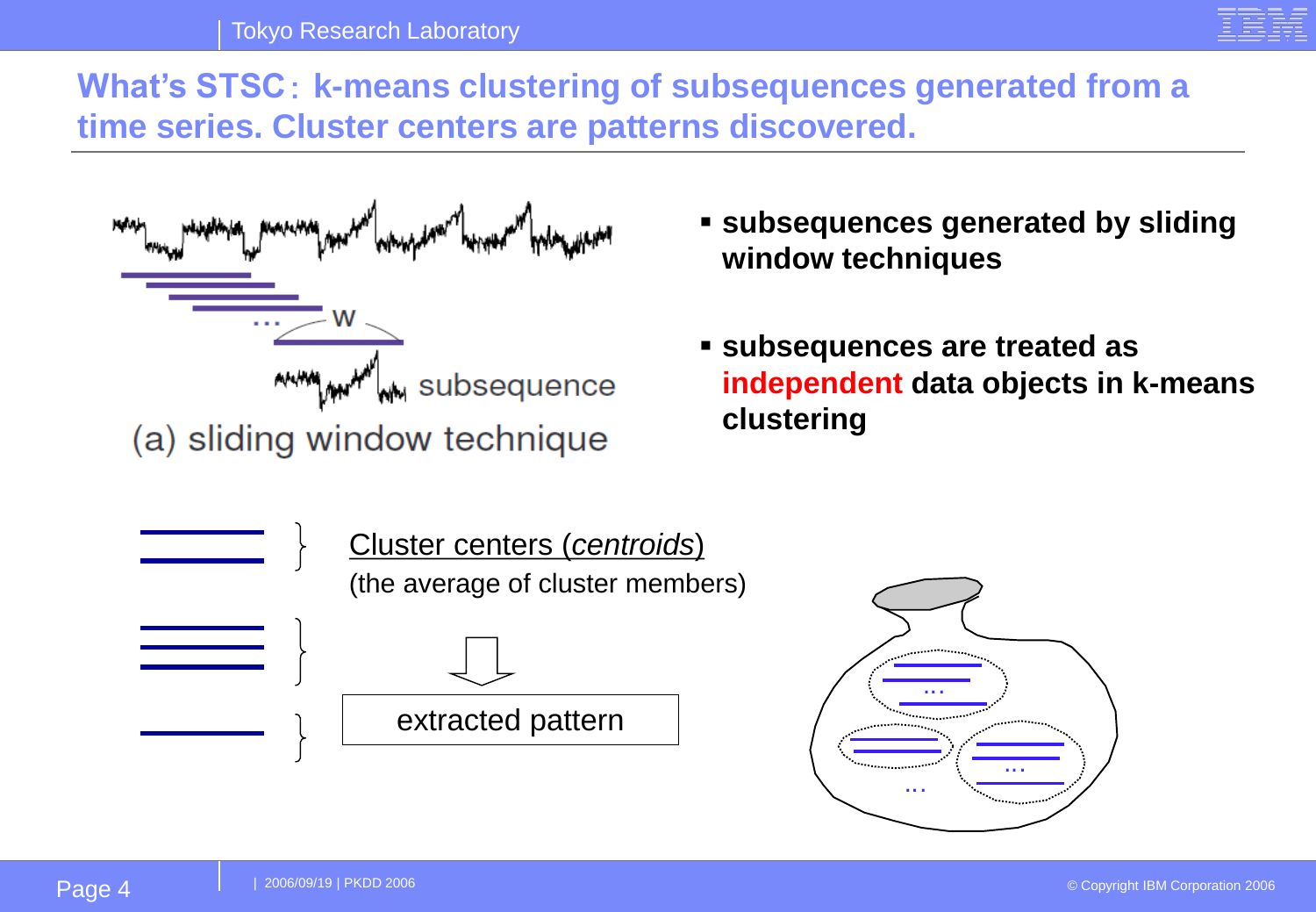

#### **What's** *sinusoid effect*: **unexpectedly, cluster centers in STSC become sinusoids. The reason is unknown.**

- **Shocking report**
	- ▶ Keogh-Lin-Truppel, "Clustering of time series subsequences is *meaningless*", ICDM '03
- **k-means STSC** *almost always* **produces sinusoid cluster centers**
	- $\rightarrow$  almost independent of the input time series
	- $\rightarrow$  almost no relation to the original patterns

Explaining why is an open problem

We focus on explaining why.

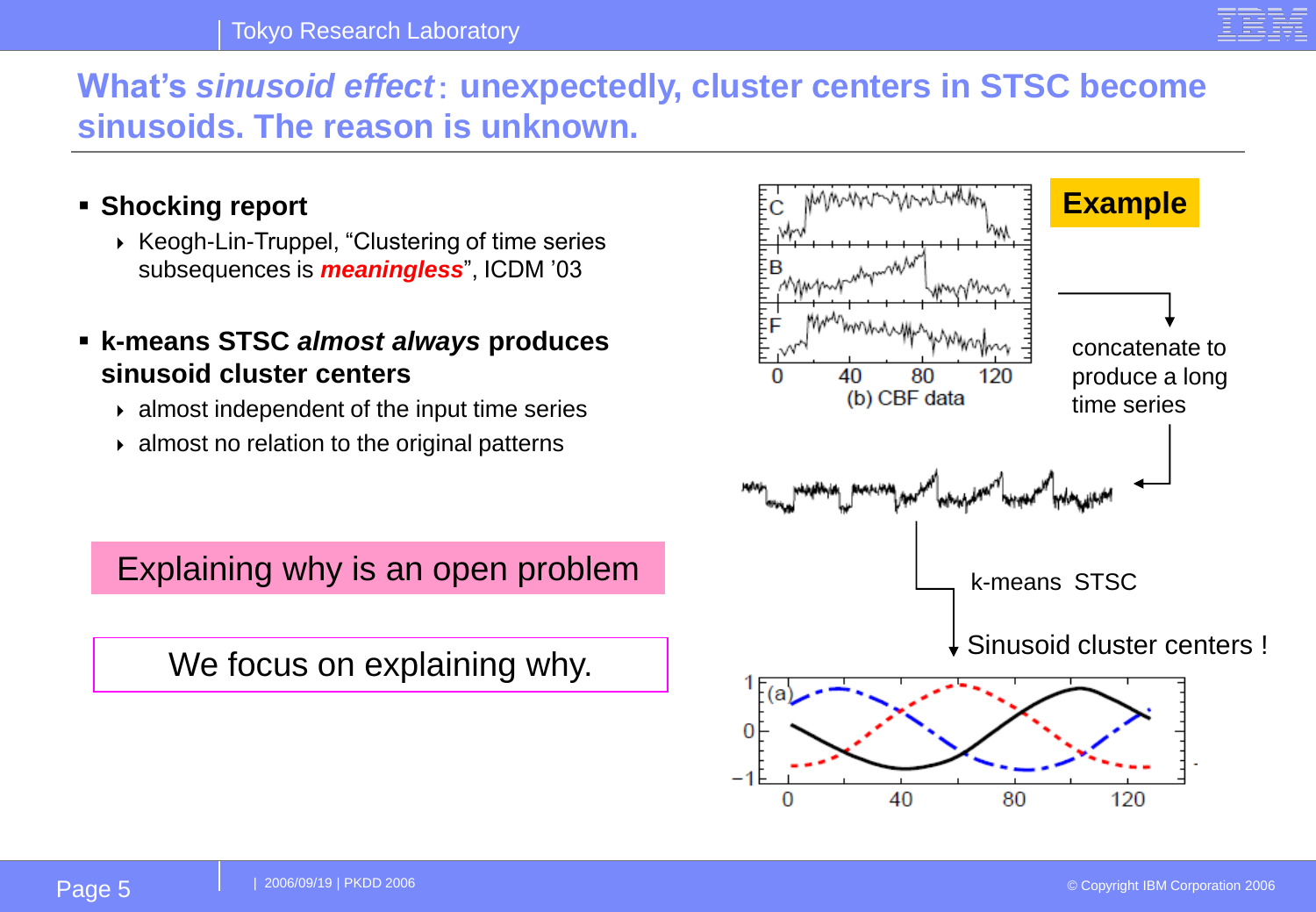

#### **Describing the dependence between subsequences**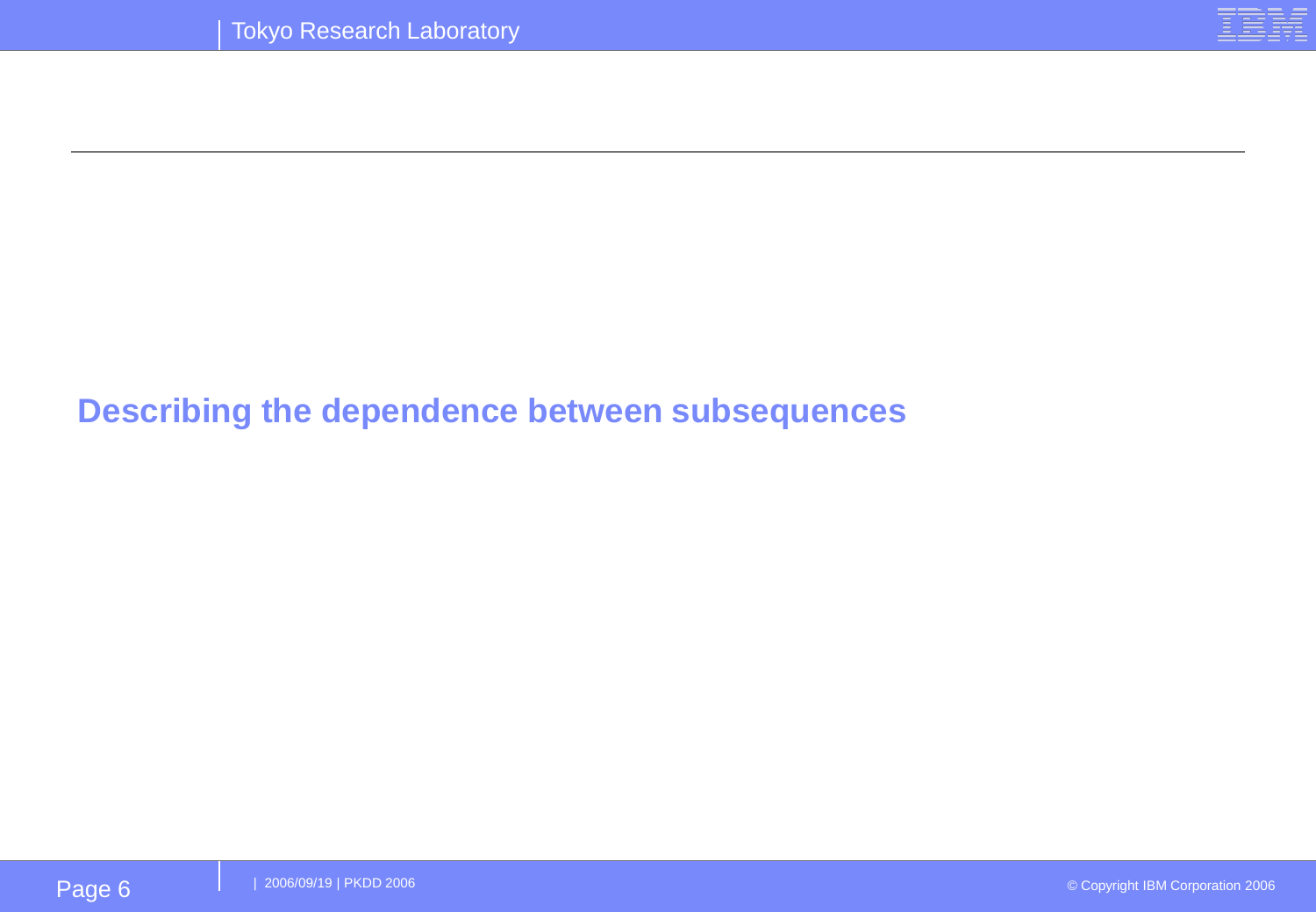

#### **In reality, the subsequences are NOT independent at all. We need to describe the dependence.**

| privatina pravarana paratana para parte di paratana di paratana parte paratana para<br>MMM | " subsequences generated by<br>sliding window techniques                                       |
|--------------------------------------------------------------------------------------------|------------------------------------------------------------------------------------------------|
| w<br>.<br><b>ANNAMAN SUbsequence</b><br>(a) sliding window technique                       | <b>Subsequences are treated as</b><br><b>Independent Data objects in</b><br><i>c</i> lustering |
|                                                                                            |                                                                                                |

**Let us study how the subsequences are dependent.**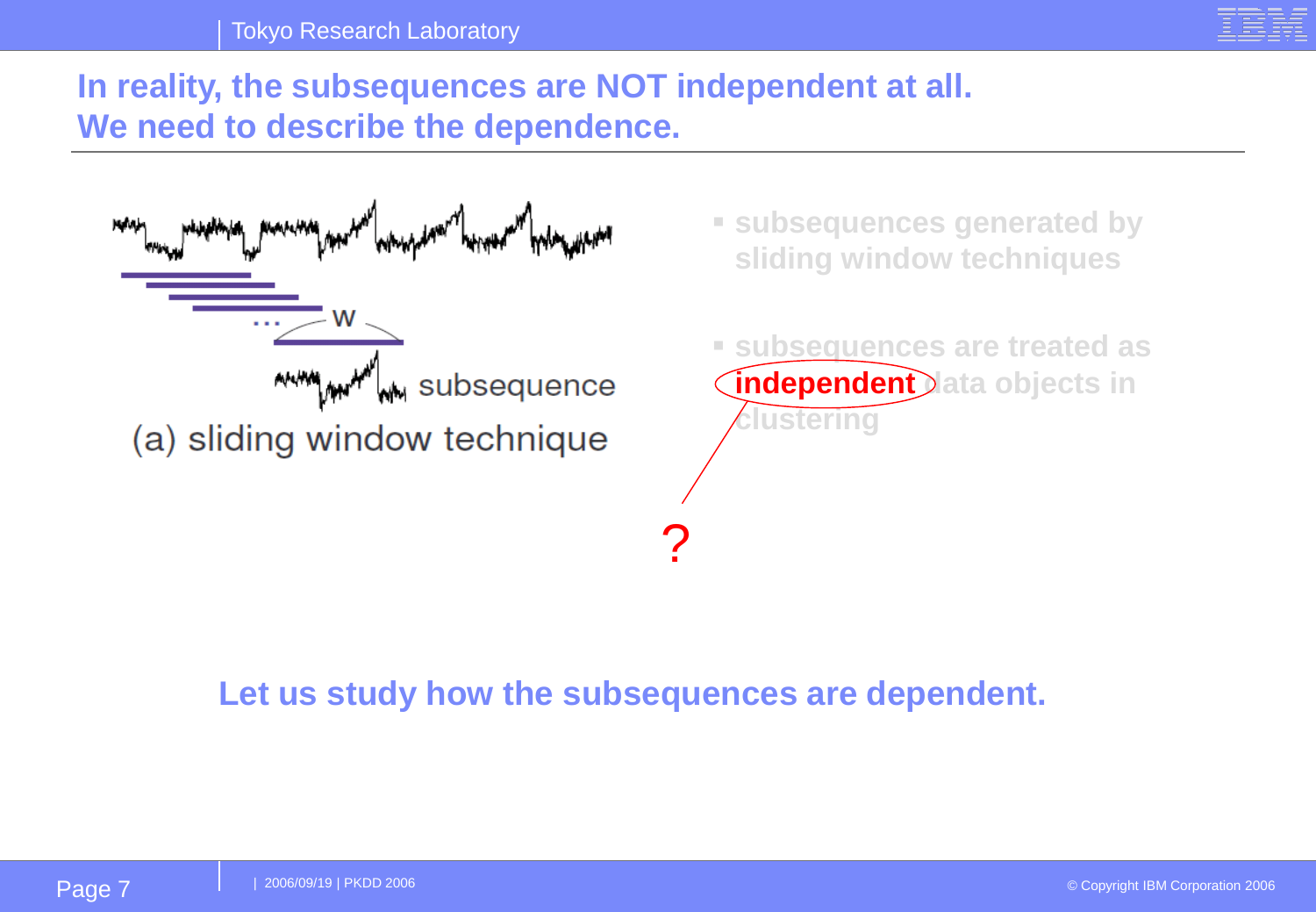

#### **Theoretical model for time series:**

**Think of a time series as a "state" on a periodic ring.**

 ${x<sub>t</sub> | t = 1, 2, ..., n}$ 



 $e_i^\top e_j = \delta_{i,j}$  $\mathbf{e}_1$  ${\bf e}_{\scriptscriptstyle 2}$ 

•Assign the value  $x_i$  on each lattice points (sites) *l.*

•Attach the orthonormal basis to the sites.

•Think of the time series as an *n*-D vector.

$$
\begin{array}{c}\n\text{Whole time} \\
\text{series}\n\end{array}\n\begin{array}{c}\n\Gamma = \sum_{l=1}^{n} x_l e_l\n\end{array}
$$

**Artificially assume the periodic** boundary condition (PBC)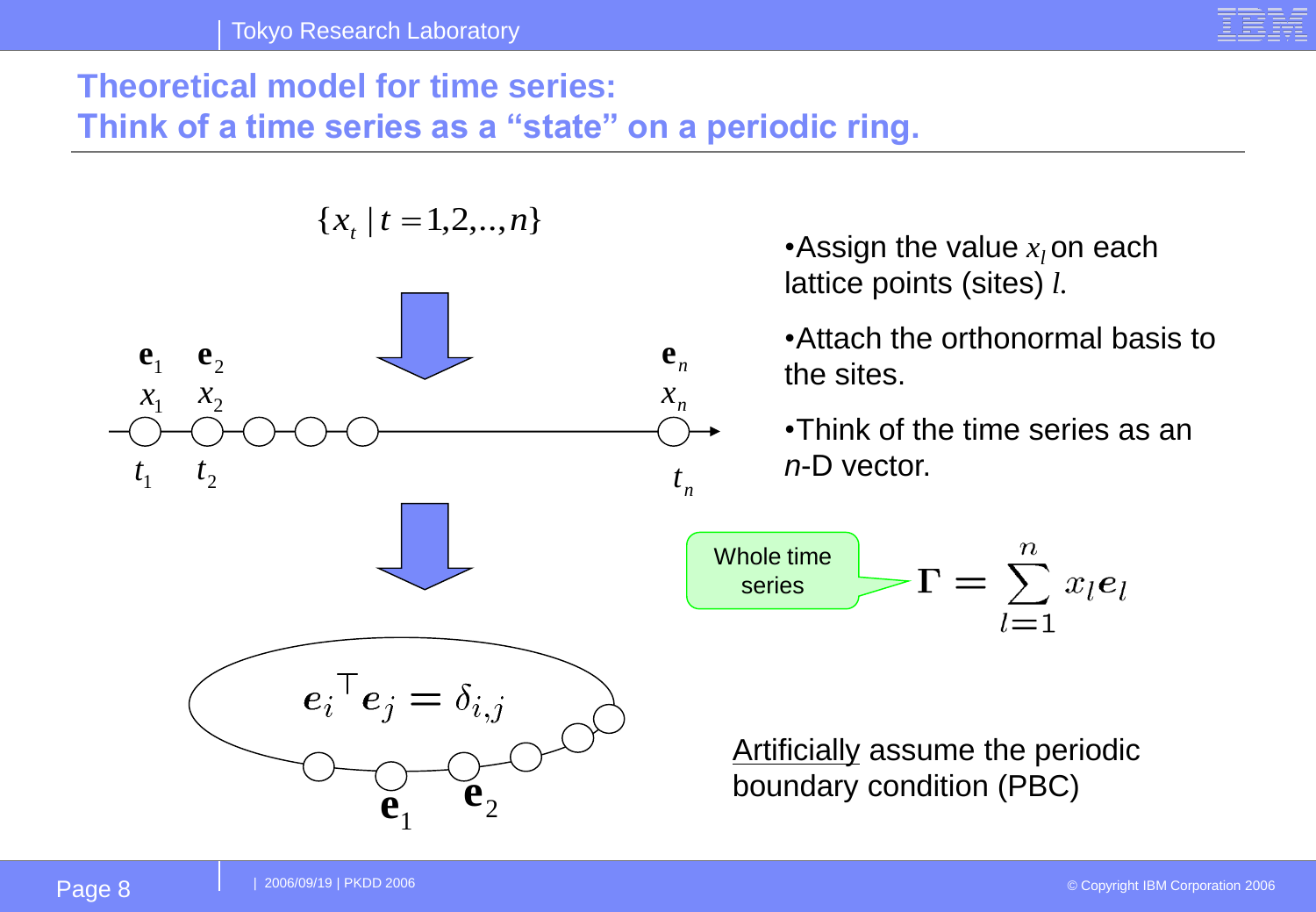

#### Each subsequence  $s_p$  is concisely expressed using the translation **operator**  $\tau$



"Make *p* steps backward and take the sites from 1st thru w-th"

#### Definition of the translation operator

$$
\tau(l) \equiv \sum_{l'=1}^{n} e_{l'+l} e_{l'}^T
$$
  
Ex. shifts  $e_2$  with *l* steps  $\tau(l)e_2 = \sum_{l'=1}^{n} e_{l'+l} e_{l'}^T e_2 = e_{2+l}$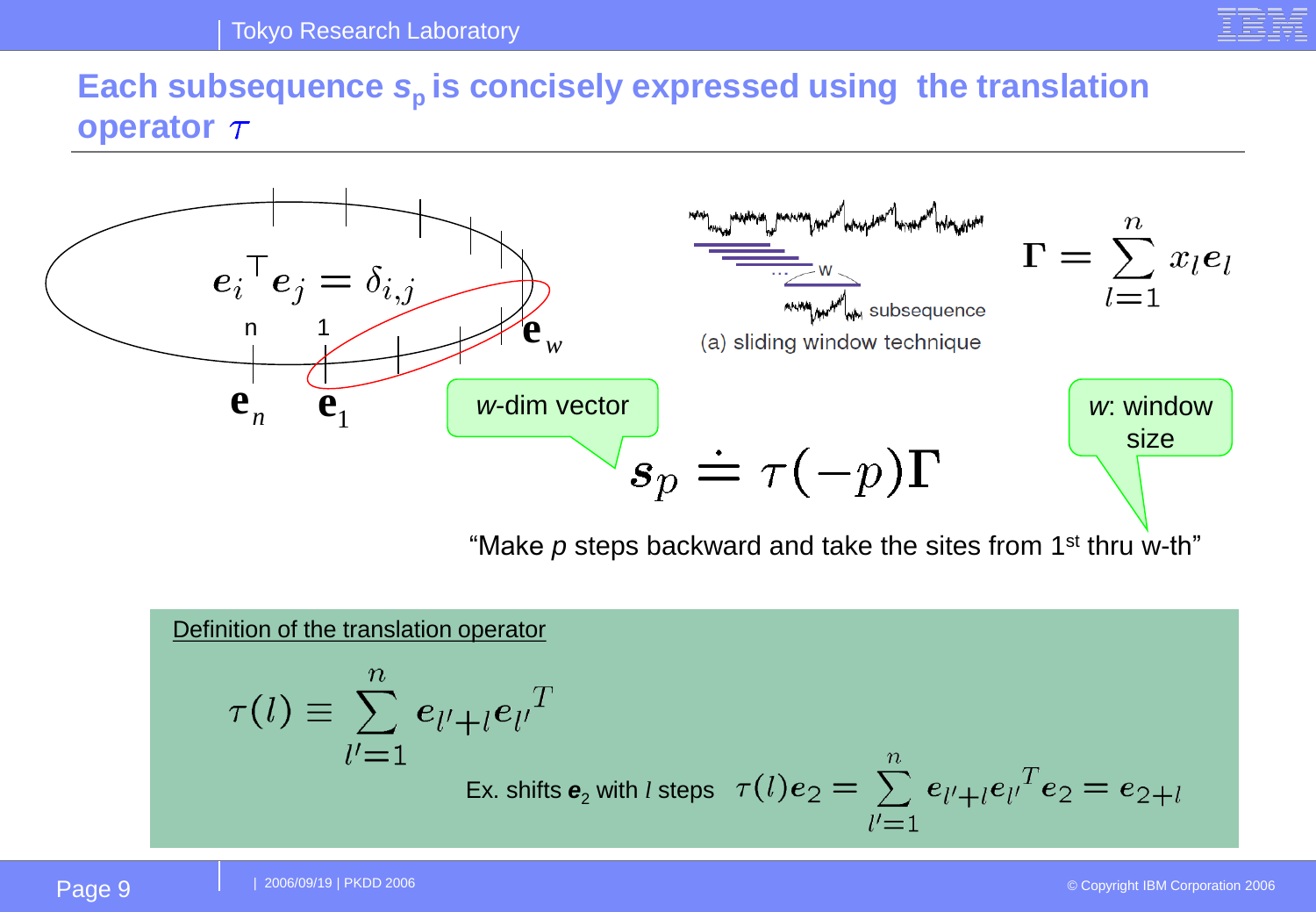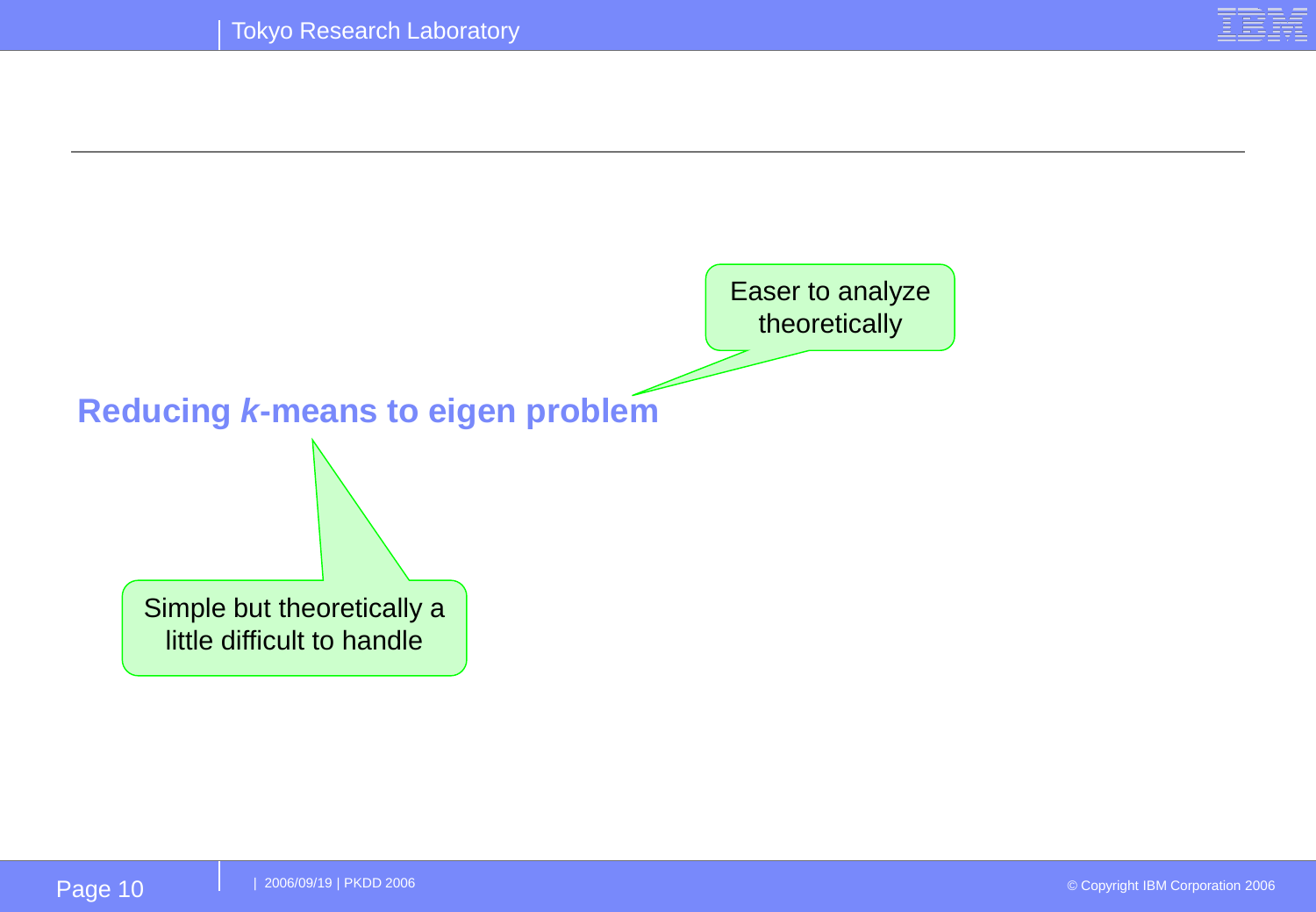

#### **Rewriting the objective of k-means using the indicator and the density matrix.**

The objective function of k-means clustering

$$
E = \sum_{j=1}^{k} \sum_{p \in C_j} \left\| \mathbf{s}_p - \mathbf{m}^{(j)} \right\|^2 \text{ objective to find } m^{\omega}
$$
  
centroid  
= const. -  $\sum_{j=1}^{k} |C_j| \mathbf{m}^{(j)} \mathbf{m}^{(j)}$ 

$$
\frac{M_{\text{max}} + M_{\text{max}} + M_{\text{max}} + M_{\text{max}} + M_{\text{max}} + M_{\text{max}} + M_{\text{max}} + M_{\text{max}} + M_{\text{max}} + M_{\text{max}} + M_{\text{max}} + M_{\text{max}} + M_{\text{max}} + M_{\text{max}} + M_{\text{max}} + M_{\text{max}} + M_{\text{max}} + M_{\text{max}} + M_{\text{max}} + M_{\text{max}} + M_{\text{max}} + M_{\text{max}} + M_{\text{max}} + M_{\text{max}} + M_{\text{max}} + M_{\text{max}} + M_{\text{max}} + M_{\text{max}} + M_{\text{max}} + M_{\text{max}} + M_{\text{max}} + M_{\text{max}} + M_{\text{max}} + M_{\text{max}} + M_{\text{max}} + M_{\text{max}} + M_{\text{max}} + M_{\text{max}} + M_{\text{max}} + M_{\text{max}} + M_{\text{max}} + M_{\text{max}} + M_{\text{max}} + M_{\text{max}} + M_{\text{max}} + M_{\text{max}} + M_{\text{max}} + M_{\text{max}} + M_{\text{max}} + M_{\text{max}} + M_{\text{max}} + M_{\text{max}} + M_{\text{max}} + M_{\text{max}} + M_{\text{max}} + M_{\text{max}} + M_{\text{max}} + M_{\text{max}} + M_{\text{max}} + M_{\text{max}} + M_{\text{max}} + M_{\text{max}} + M_{\text{max}} + M_{\text{max}} + M_{\text{max}} + M_{\text{max}} + M_{\text{max}} + M_{\text{max}} + M_{\text{max}} + M_{\text{max}} + M_{\text{max}} + M_{\text{max}} + M_{\text{max}} + M_{\text{max}} + M_{\text{max}} + M_{\text{max}} + M_{\text{max}} + M_{\text{max}} + M_{\text{max}} + M_{\text{max}} + M_{\text{max}} + M_{\text{max}} + M_{\text{max}} + M_{\text{max}} + M_{\text{max}} + M_{\text{max}} + M_{\text{max}} + M_{\text{max}} + M_{\text{max}} + M_{\text{max}} + M_{\text{max}} + M_{\text{max}} + M_{\text{max}} + M_{\text{max}} + M_{\text{
$$

Inserting the def of the centroid, and introducing an indicator **u**(j) as

$$
\mathbf{s}_p^{\mathrm{T}} \mathbf{u}^{(j)} = \begin{cases} 1/\sqrt{|C_j|} & \text{for } p \in C_j \\ 0 & \text{otherwise} \end{cases}
$$

We finally get

**objective to find** *u* **(***j***) .** 

$$
E = \text{const.} - \sum_{j=1}^{k} ||\rho \boldsymbol{u}^{(j)}||^2
$$

$$
\rho = \sum_{p=1}^{n} s_p s_p^T,
$$

**"density matrix"**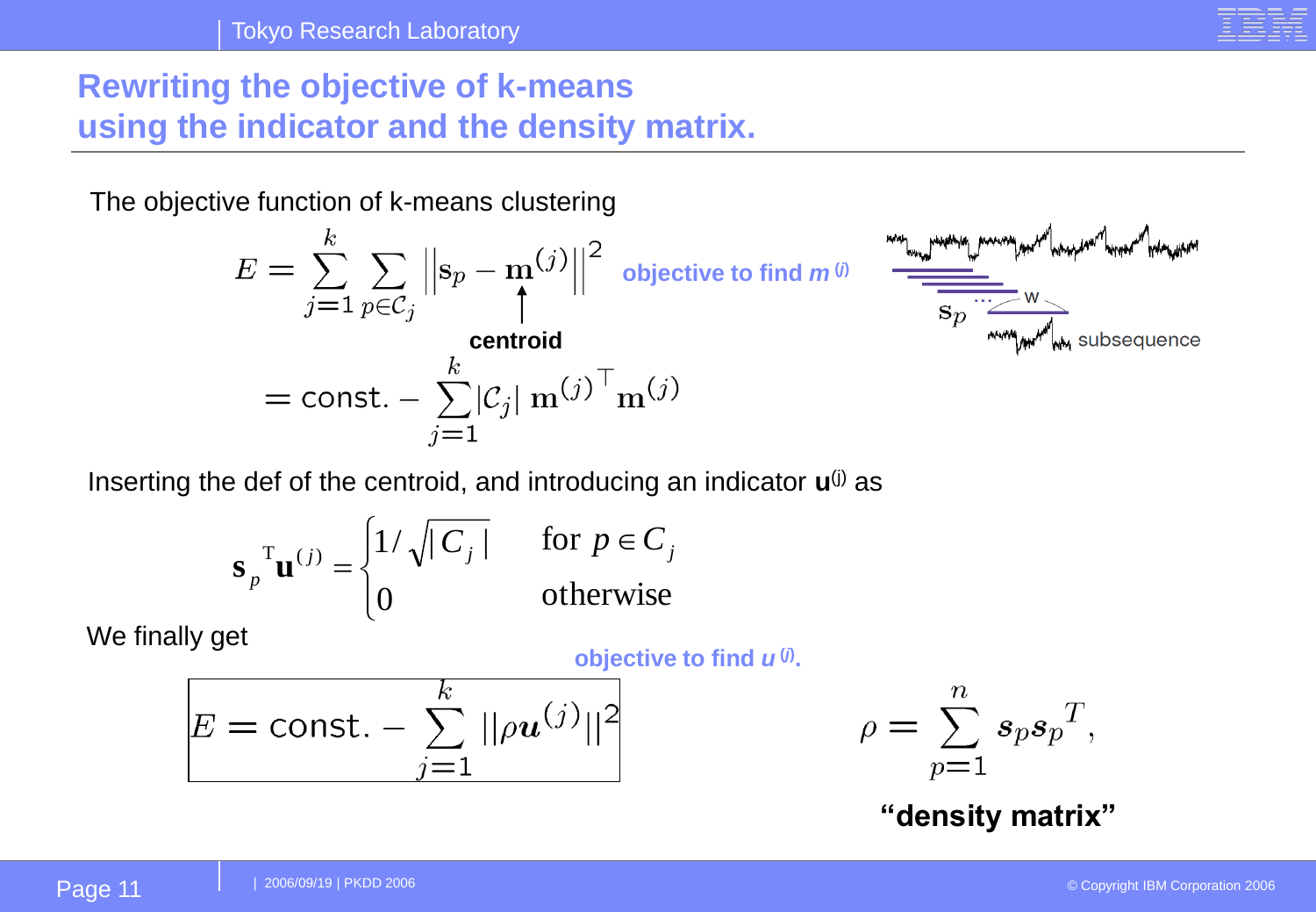

# **So what? Minimizing E is equivalent to eigen equation. Our goal is to solve it and to show the solution to be sinusoidal.**

Minimizing E is equivalent to the eigen equation:

$$
\rho \mathbf{u}^{(j)} = \lambda_j \mathbf{u}^{(j)} \text{ s.t. } \mathbf{u}^{(i)^T} \mathbf{u}^{(j)} = \delta_{i,j}
$$
\n
$$
\rho = HH^T, \quad H = \begin{bmatrix} \begin{bmatrix} \begin{bmatrix} \begin{bmatrix} \begin{bmatrix} \begin{bmatrix} \begin{bmatrix} \begin{bmatrix} \end{bmatrix} \\ \end{bmatrix} \\ \end{bmatrix} \\ \begin{bmatrix} \begin{bmatrix} \begin{bmatrix} \end{bmatrix} \\ \end{bmatrix} \\ \end{bmatrix} \end{bmatrix} \end{bmatrix} \end{bmatrix} \end{bmatrix} \end{bmatrix} \begin{bmatrix} \begin{bmatrix} \begin{bmatrix} \begin{bmatrix} \begin{bmatrix} \begin{bmatrix} \end{bmatrix} \\ \end{bmatrix} \\ \begin{bmatrix} \begin{bmatrix} \begin{bmatrix} \begin{bmatrix} \end{bmatrix} \\ \end{bmatrix} \\ \begin{bmatrix} \begin{bmatrix} \begin{bmatrix} \end{bmatrix} \\ \end{bmatrix} \end{bmatrix} \end{bmatrix} \end{bmatrix} \end{bmatrix} \end{bmatrix} \end{bmatrix}
$$
\n(a) sliding window technique

From the definition, it can be shown

eigenvector  $\bm{u}^{(j)} \propto \bm{m}^{(j)}$  centroid

Let us study the sinusoid effect as  $\rho$ 's eigen equation.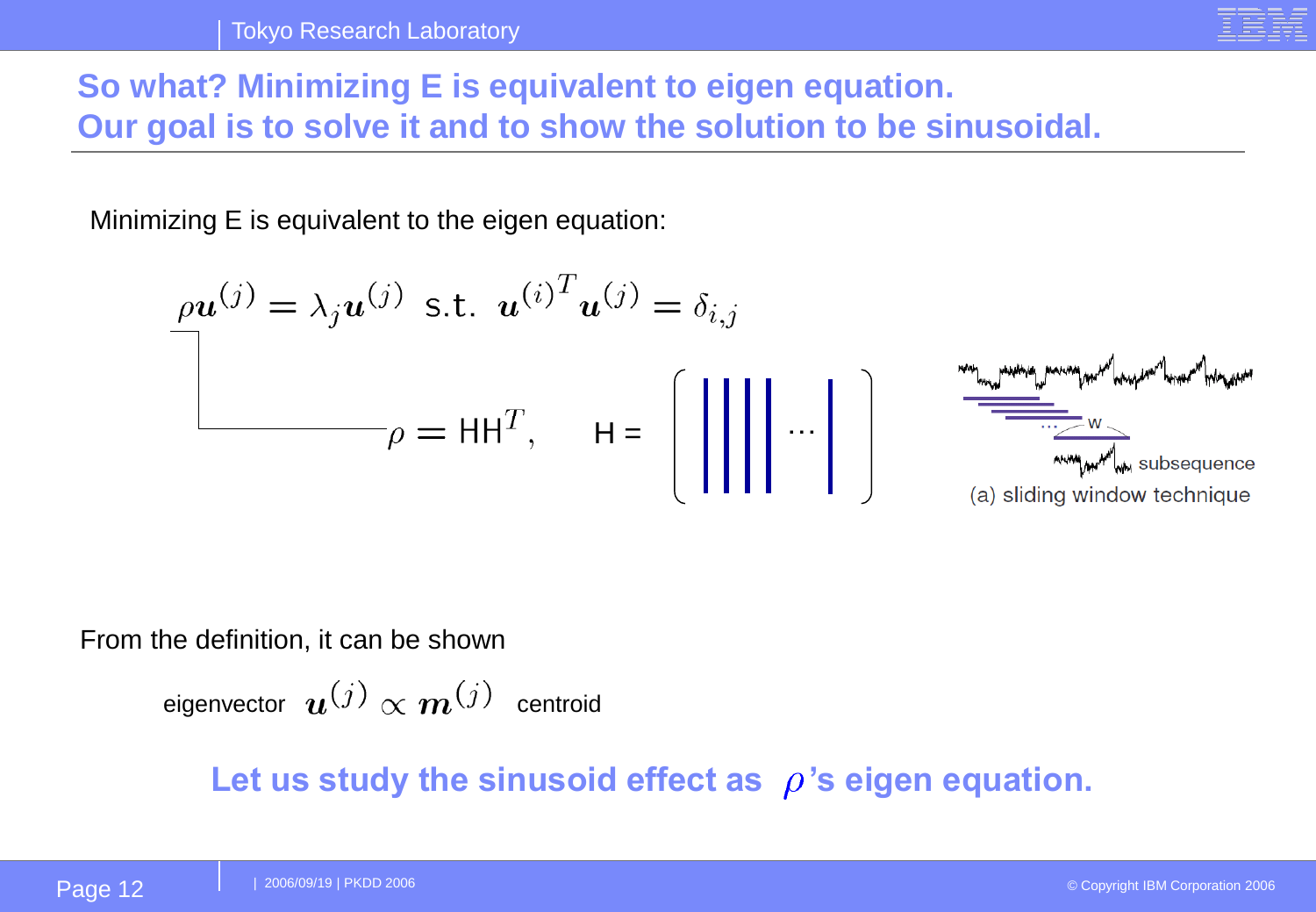

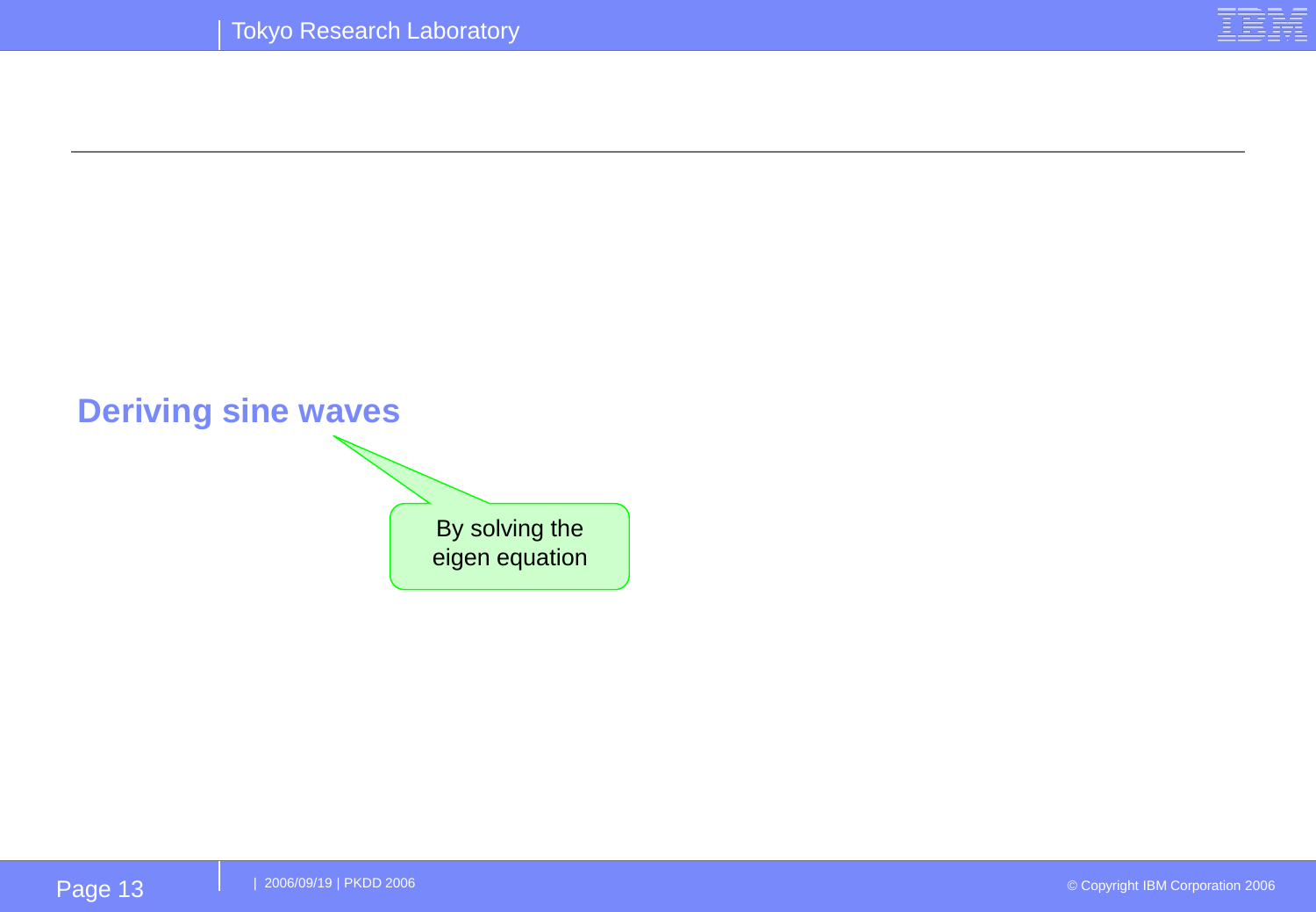

#### **Mathematical feature of**  $\rho$  **. The expression based on**  $\tau$  **implies a translational symmetry. Fourier basis will simplify the problem.**



This form suggests a (pseudo-) translational symmetry of the problem.

#### **Translational invariant basis would be more natural**

So, use the Fourier representation instead of the site representation

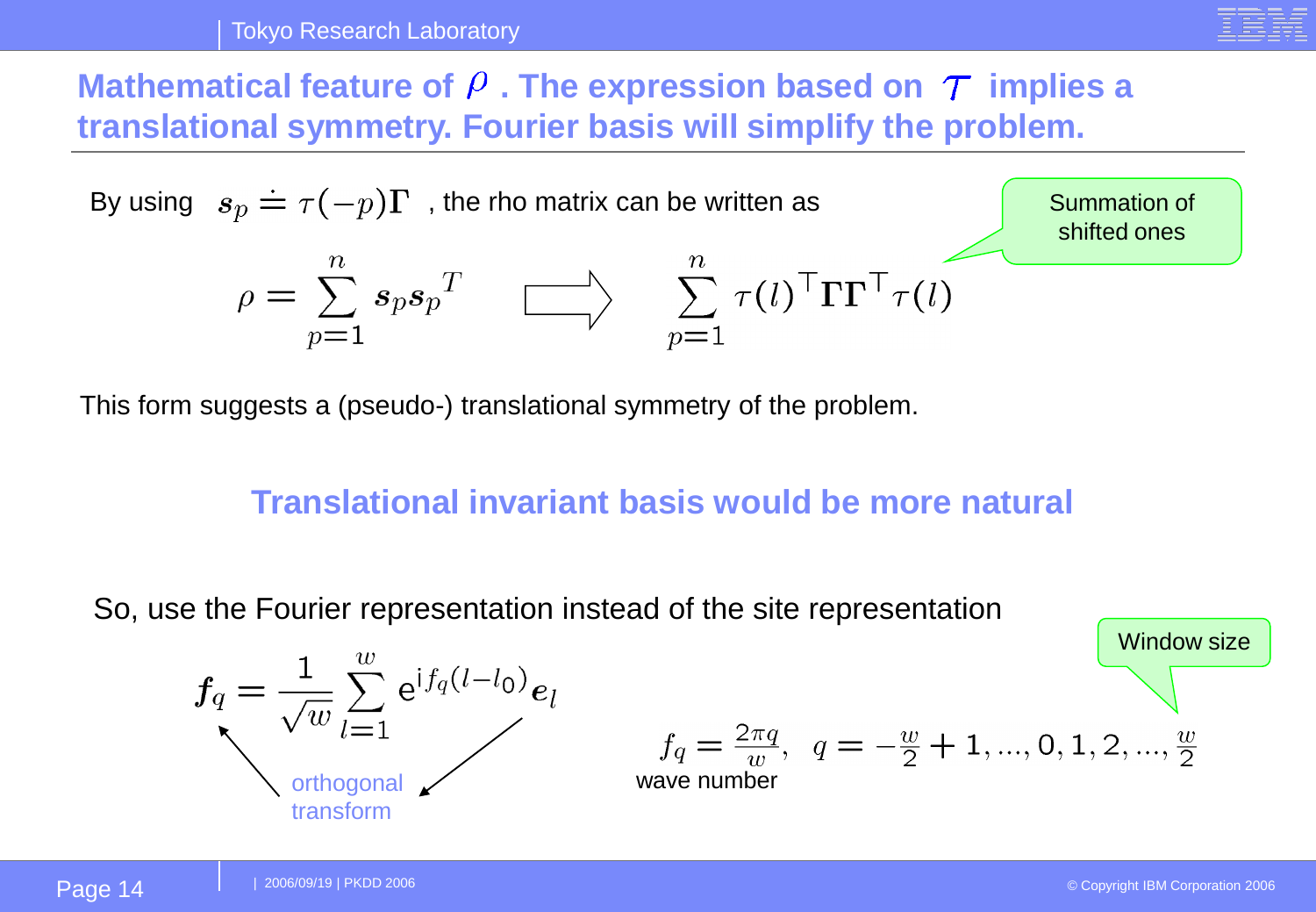

#### When represented in the Fourier basis,  $\rho$  is almost diagonal. **Thus, the eigenstate is almost pure sinusoid.**

If we take {  $f_q$  } as the basis, it follows (after straightforward calculations)



#### **Theorem**

When a *|f<sup>q</sup> |* is dominant, the eigen state is well approximated by the sine waves with the wavelength of w/|q|, irrespective of the details of the input time series data.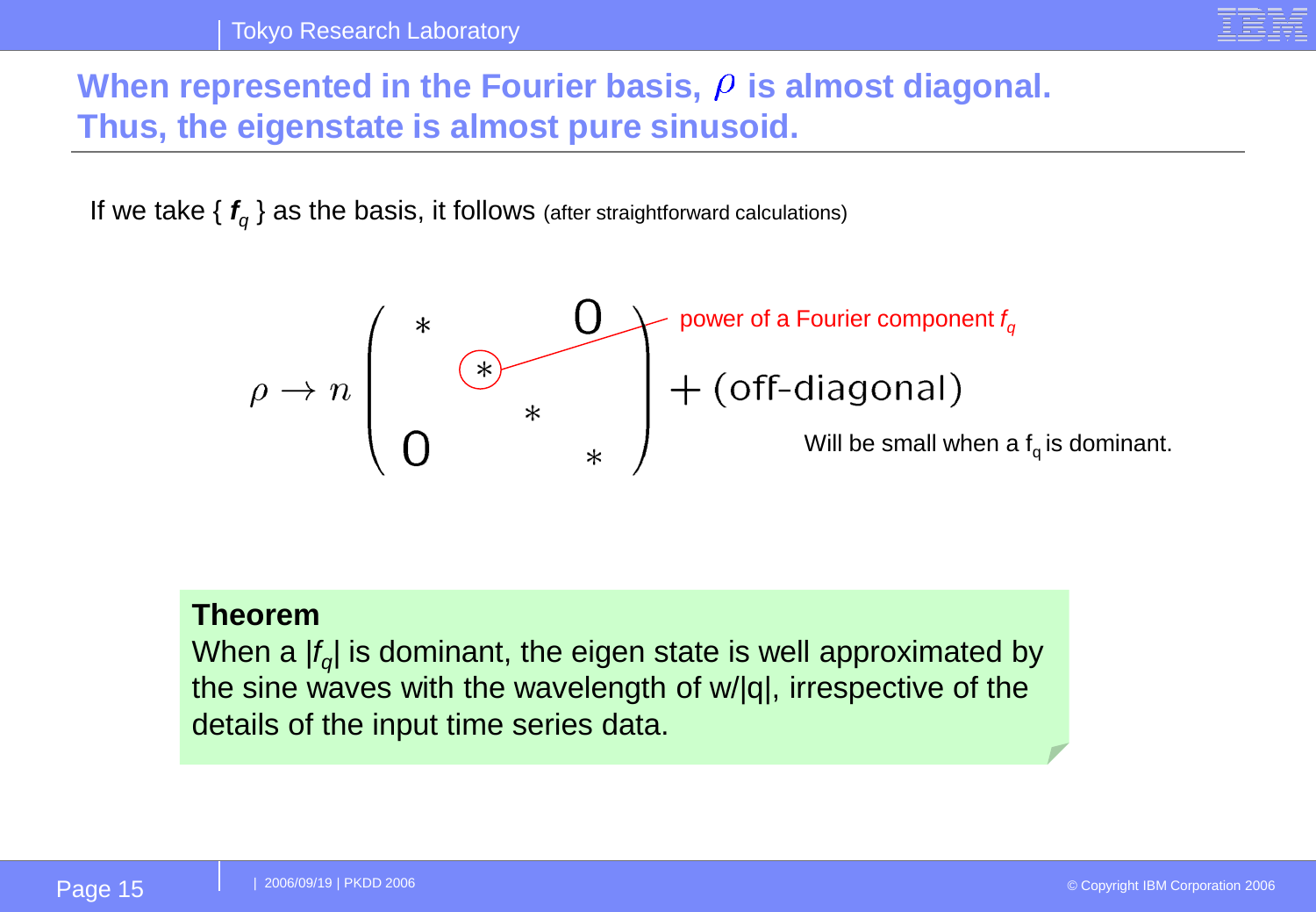

# **Experiments**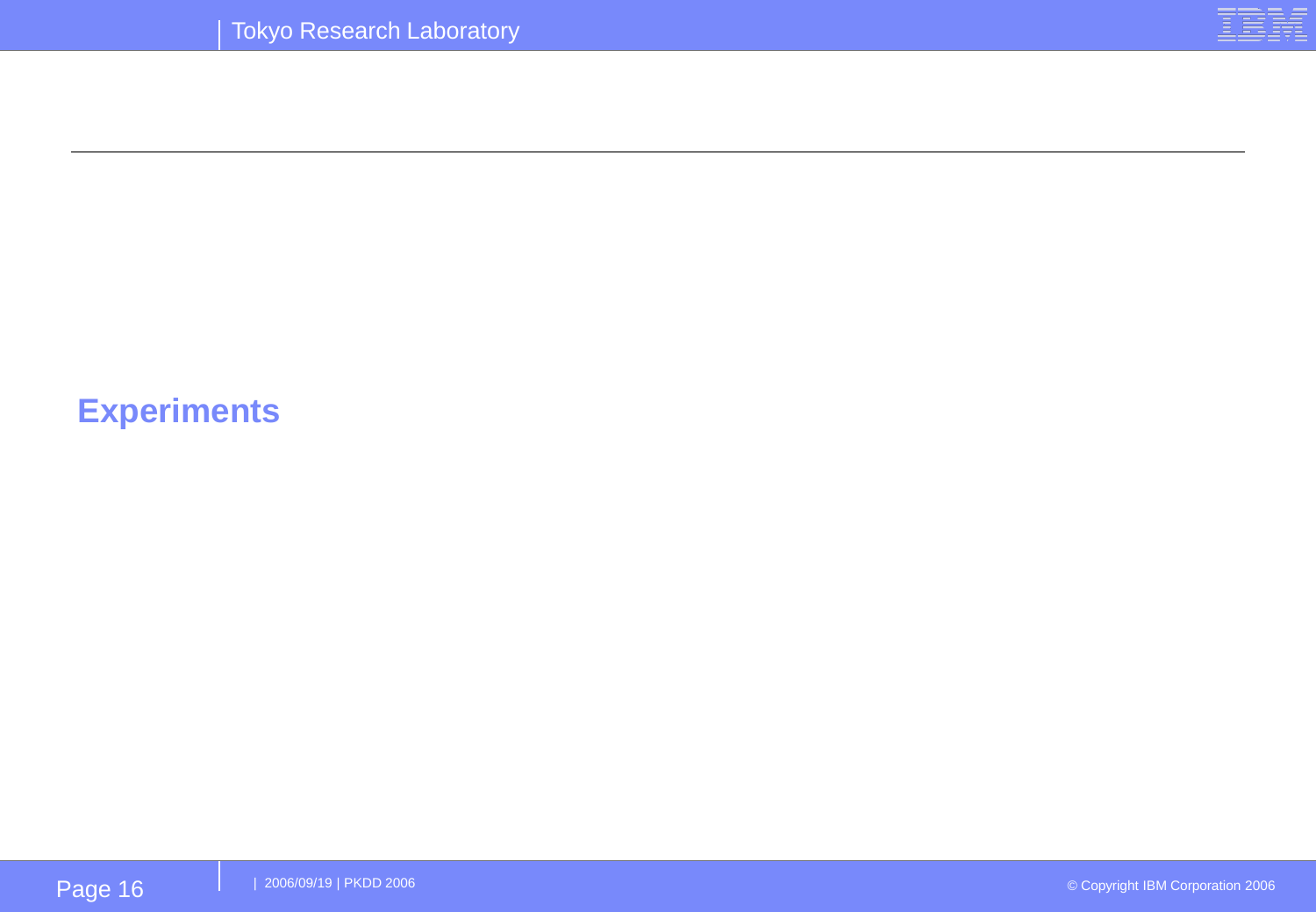

#### **Let us see the correspondence between the two formulations using standard data sets.**



- 1. eigenvectors minimize the SoS objective
- 2. eigenvector  $\rightarrow$  centroid
- 3. dominant F.c. governs the eigenvectors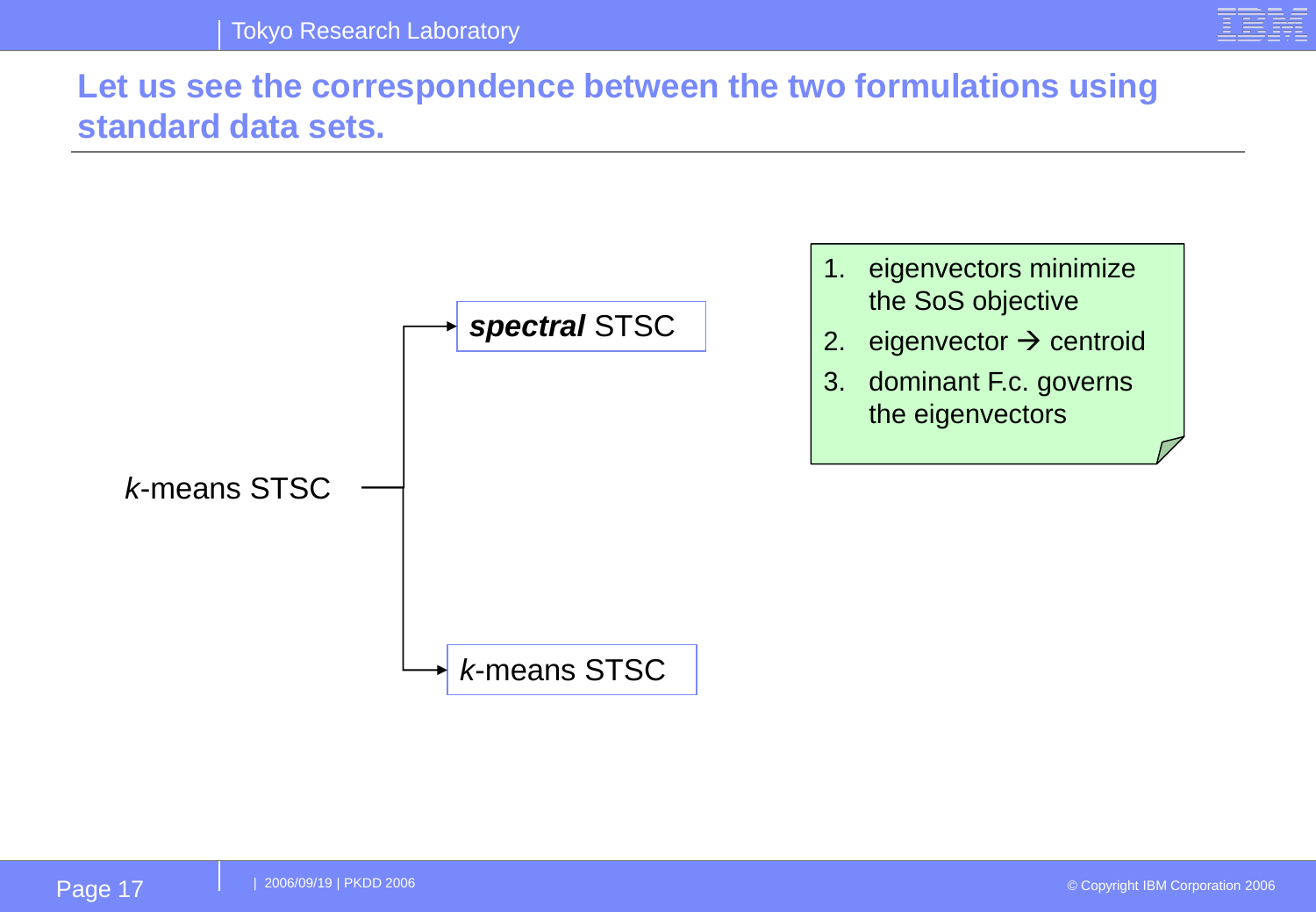#### Tokyo Research Laboratory



**[1/2] For data with no particular periodicities, the power concentrates at the longest wavelength** *w***. Only this peak does matter in the centroids.**

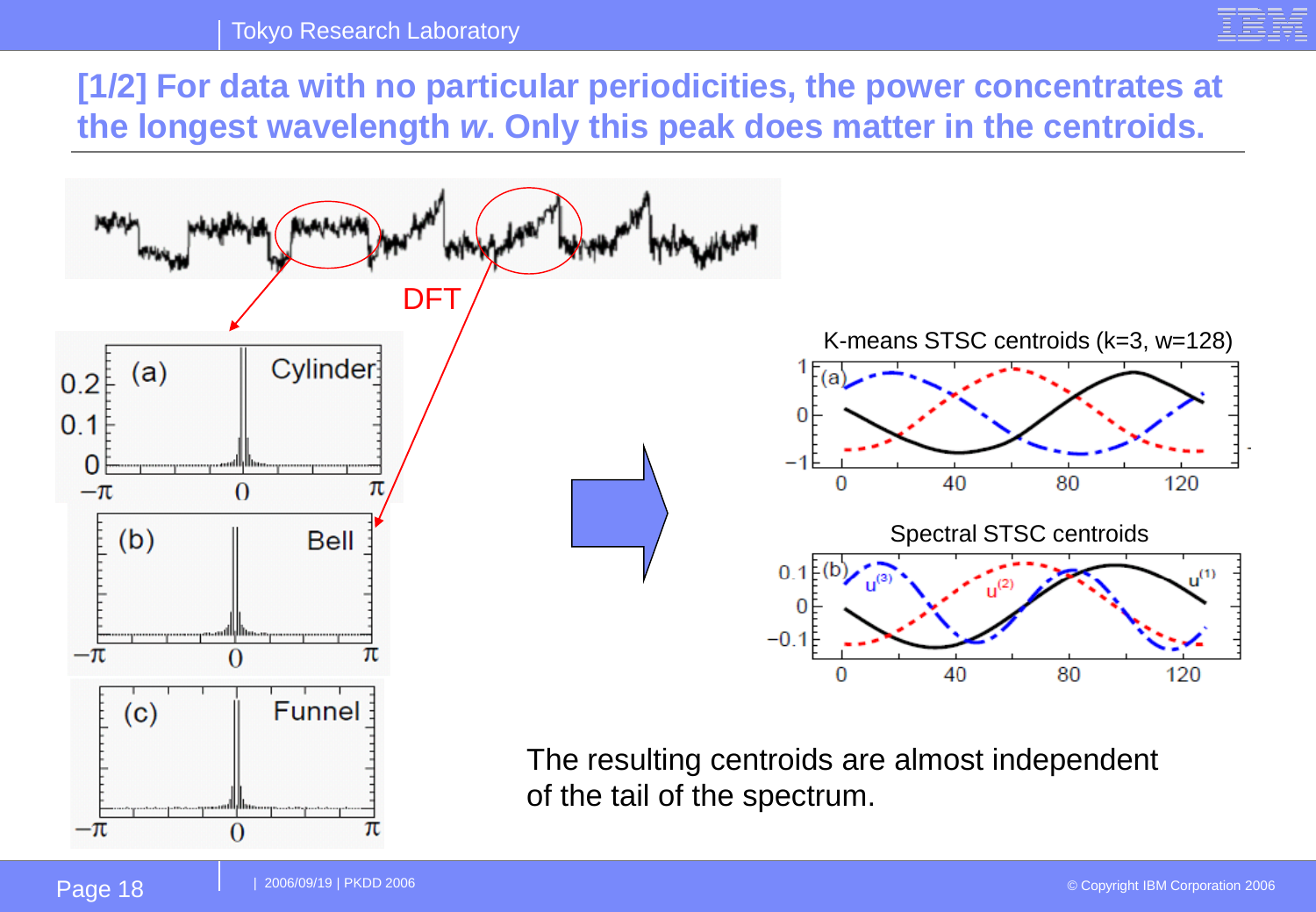

#### **[2/2] STSC centroids become beat waves when a few neighboring |q| are dominant (k=2, w=60).**

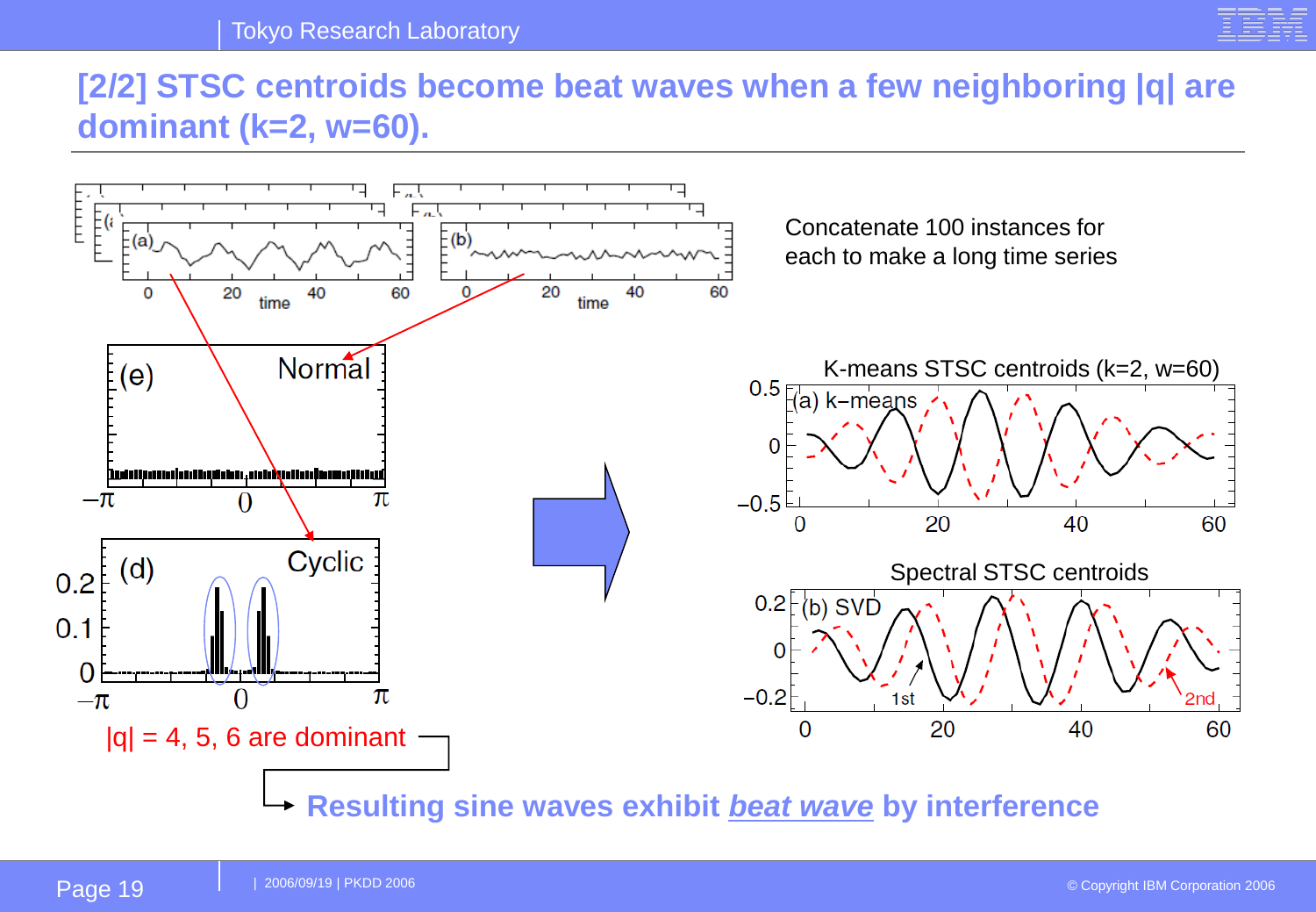

# **Summary**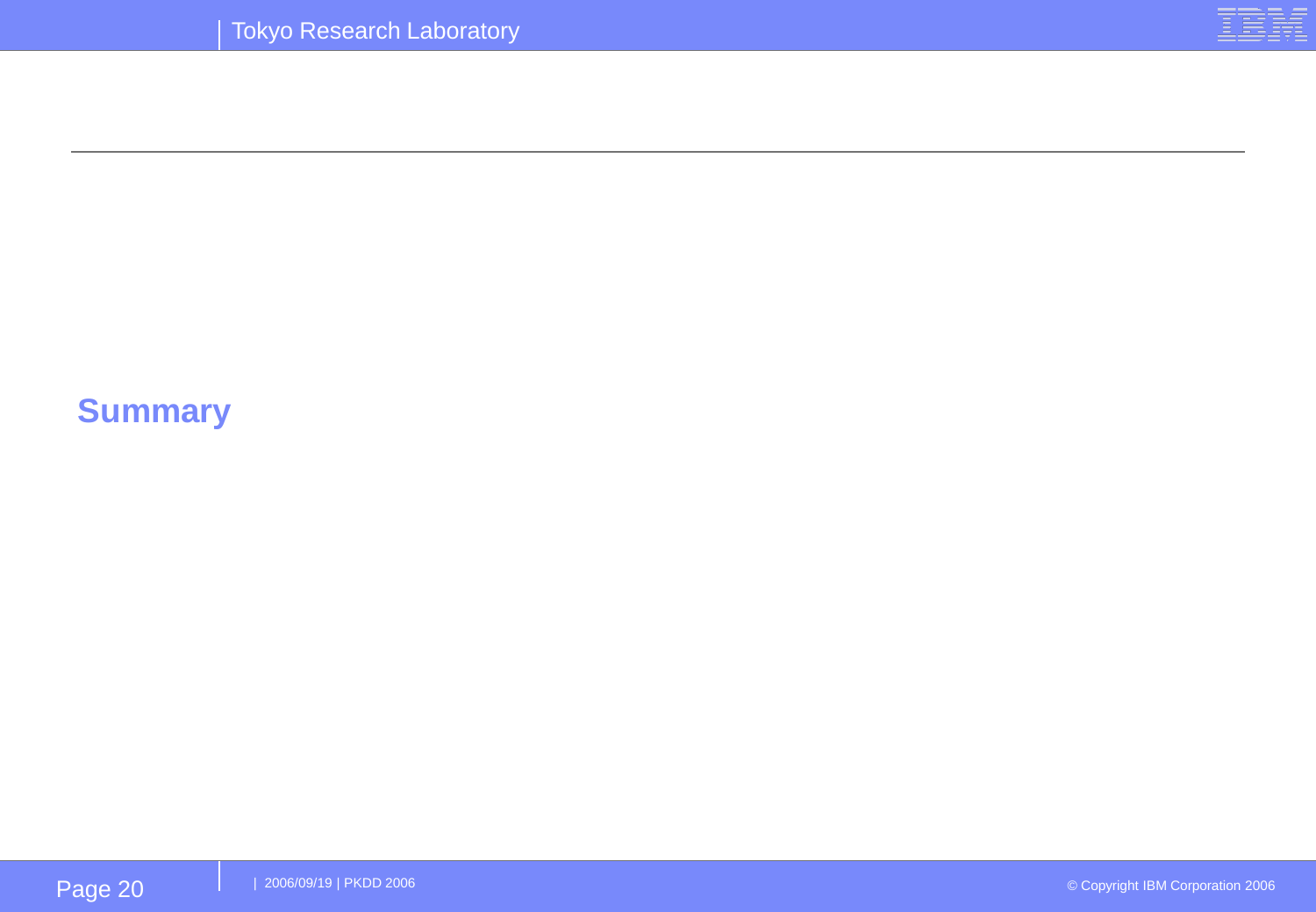

#### **Summary**

- **The sinusoid effect is an important open problem in data mining.**
- **The pseudo-translational symmetry introduced by the sliding window technique is the origin of the sinusoid effect.**
- **In particular, if there is no particular periodicities within the window size, the clustering centers will be the sine waves of wavelength of** *w***, irrespective of the details of the data.**

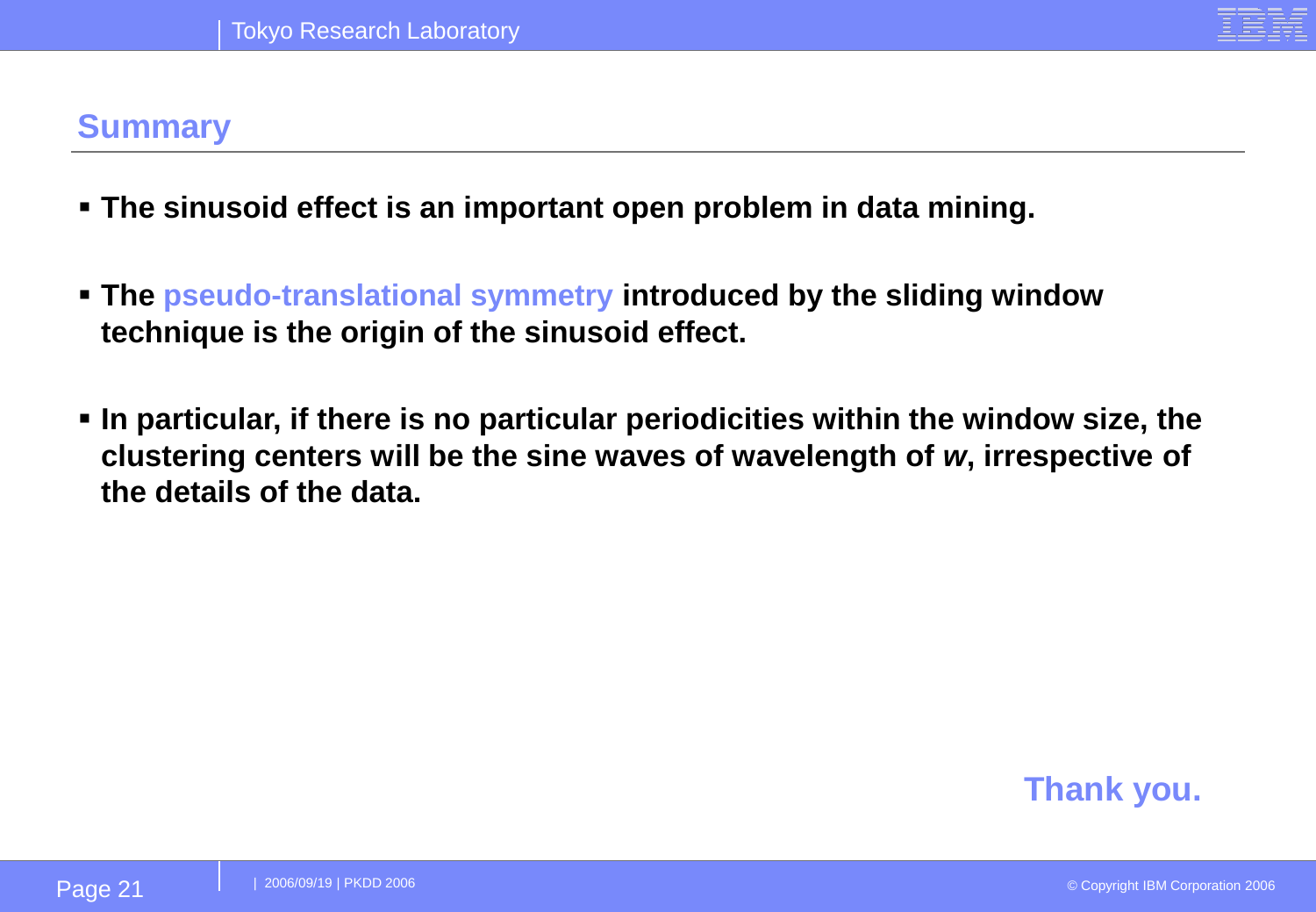

# **Appendix**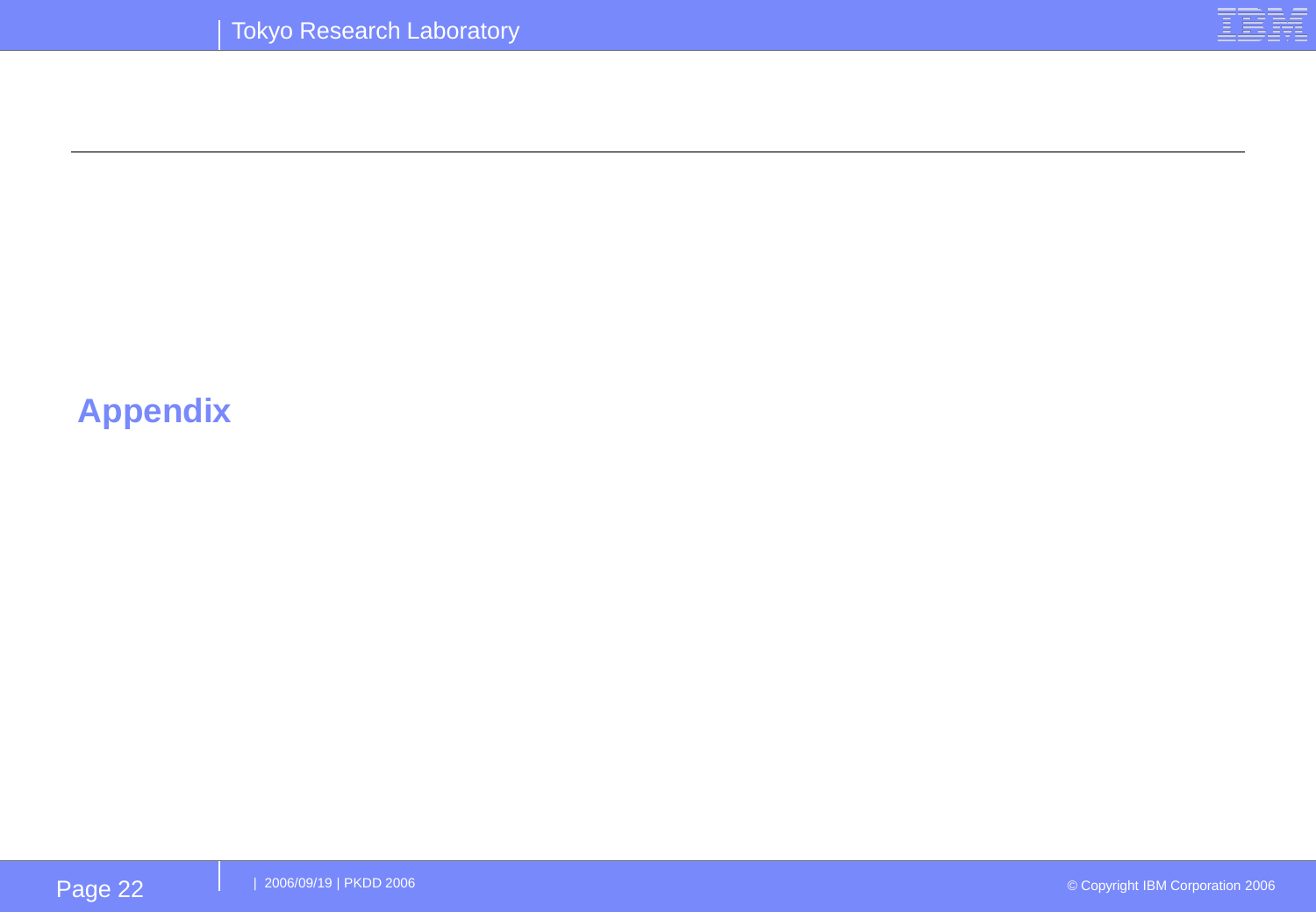

#### **STSC can produce useful results IF some of the conditions of the sinusoid effect are NOT satisfied.**

For example, if STSC is done *locally*…

A STSC-based change-point detection method (singular spectrum transformation [Ide, SDM'05])

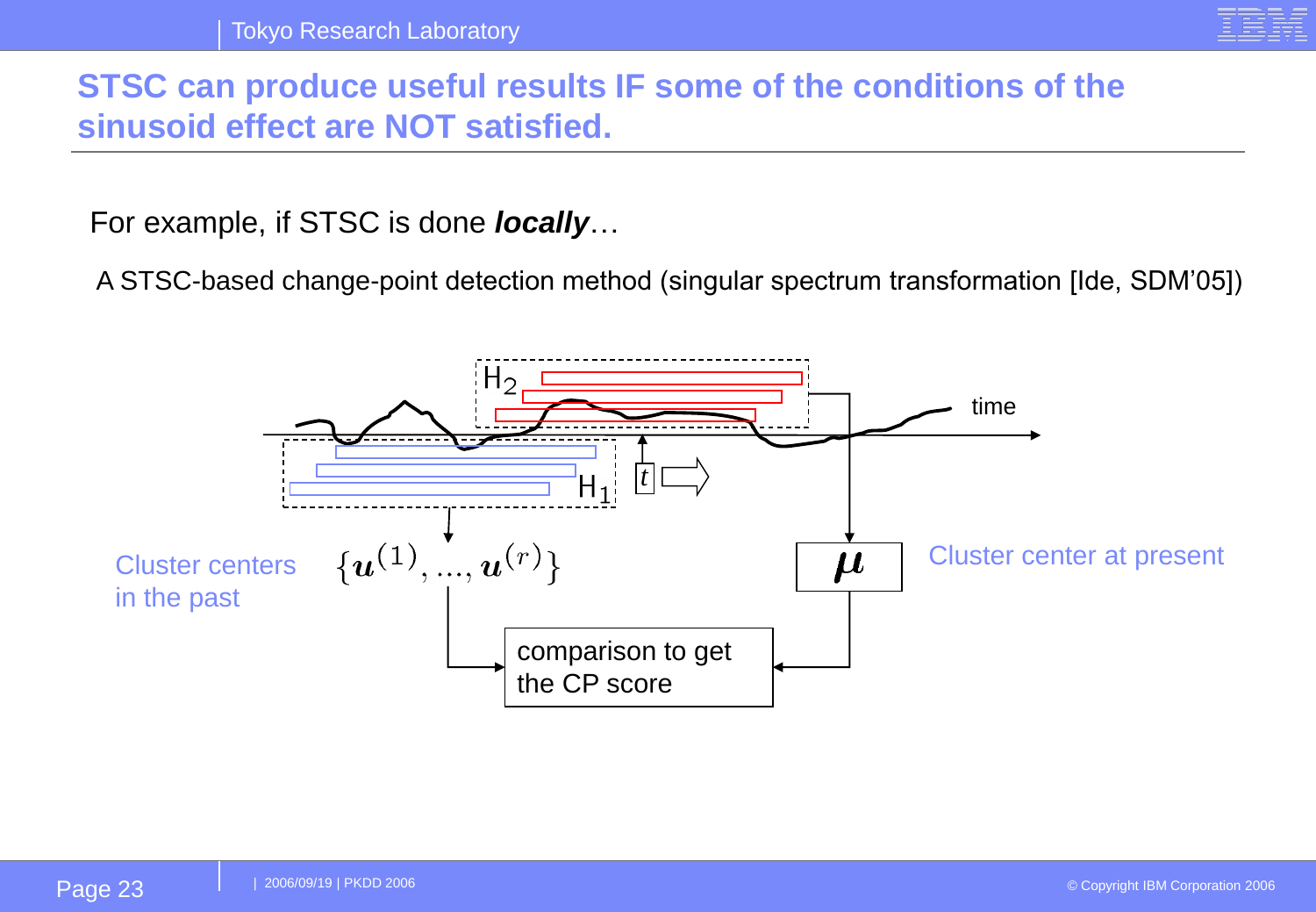

#### **In this case, the locality of STSC leads to the loss of (pseudo) translational symmetry , resulting non-meaningless results.**

SST can produce useful CP detection results, which do depend on the input signal.

One general rule could be…

**"Break the pseudotranslational symmetry"**